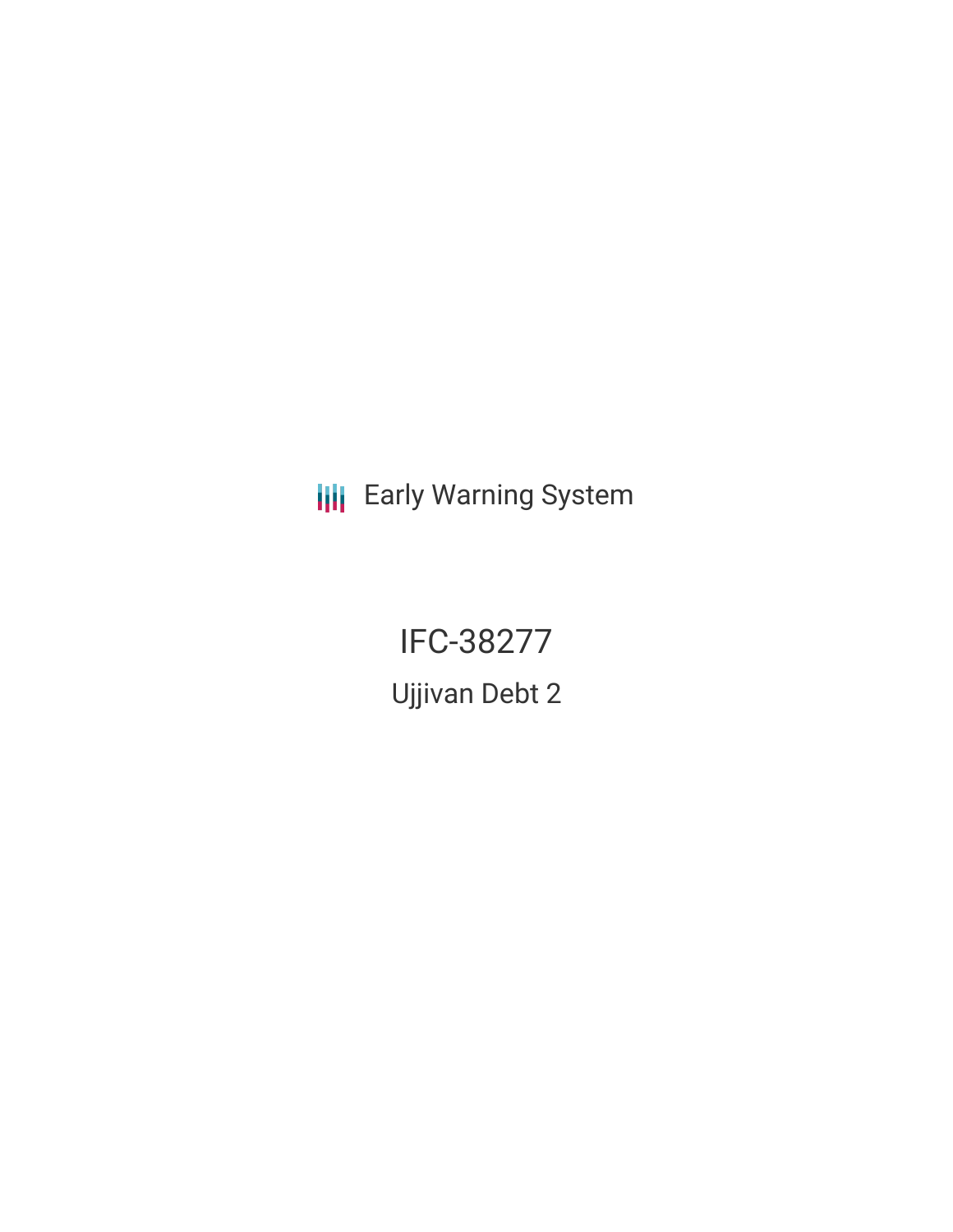| <b>Countries</b>               | India                                   |
|--------------------------------|-----------------------------------------|
| <b>Financial Institutions</b>  | International Finance Corporation (IFC) |
| <b>Status</b>                  | Approved                                |
| <b>Bank Risk Rating</b>        | FI                                      |
| <b>Voting Date</b>             | 2017-01-26                              |
| <b>Borrower</b>                | UJJIVAN FINANCIAL SERVICES LIMITED      |
| <b>Sectors</b>                 | Finance                                 |
| <b>Investment Type(s)</b>      | Loan                                    |
| <b>Investment Amount (USD)</b> | $$38.32$ million                        |
| <b>Loan Amount (USD)</b>       | $$38.32$ million                        |
| <b>Project Cost (USD)</b>      | \$40.00 million                         |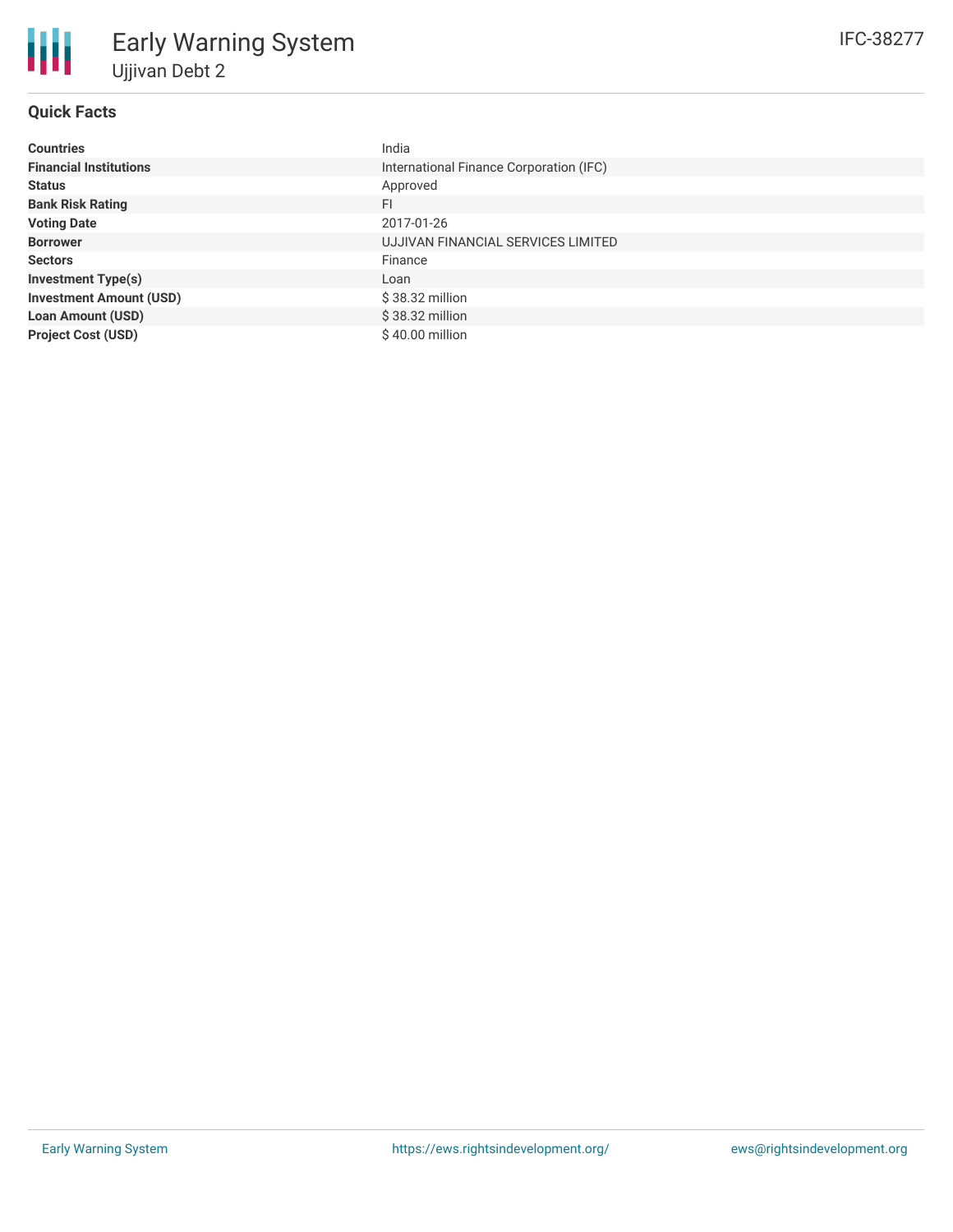

# **Project Description**

According to IFC website, the project envisages a debt investment in Ujjivan Financial Services Limited which is a leading MFI headquartered in Bangalore, Karnataka with a borrower base of more than 2.5 million borrowers and a loan portfolio of approximately INR41 billion (US\$620 million equivalent) as of September 2015. Ujjivan is amongst the few large MFIs that focus on providing micro loans to women borrowers in urban and semi-urban areas. Its target customers include self-employed women working as vegetable or fruit vendors, small shop owners, sari sellers, tailors, salaried women working in garment factories, hospitals, cooks, house maids, and piece rate workers involved in incense stick rolling, tailoring etc. Ujjivan has over the years, established itself as one of the most customer centric institutions with a strong emphasis on responsible lending and good HR practices. The project is expected to have a high development impact in the following areas: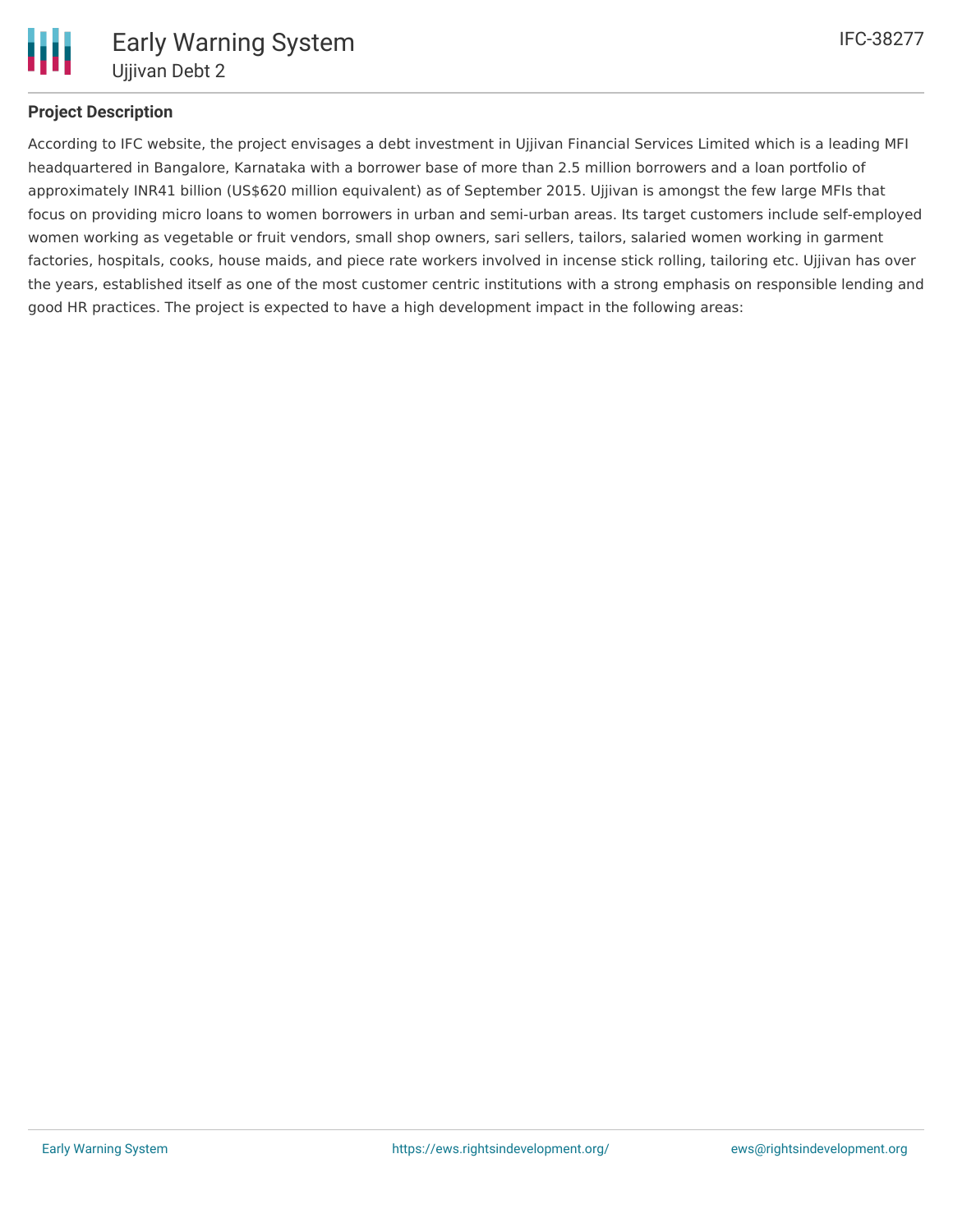# **Investment Description**

• International Finance Corporation (IFC)

# **Financial Intermediary**

Financial Intermediary: A commercial bank or financial institution that receives funds from a development bank. A financial intermediary then lends these funds to their clients (private actors) in the form of loans, bonds, guarantees and equity shares. Financial intermediaries include insurance, pension and equity funds. The direct financial relationship is between the development bank and the financial intermediary.

Ujjivan [Financial](file:///actor/879/) Services Limited (Financial Intermediary)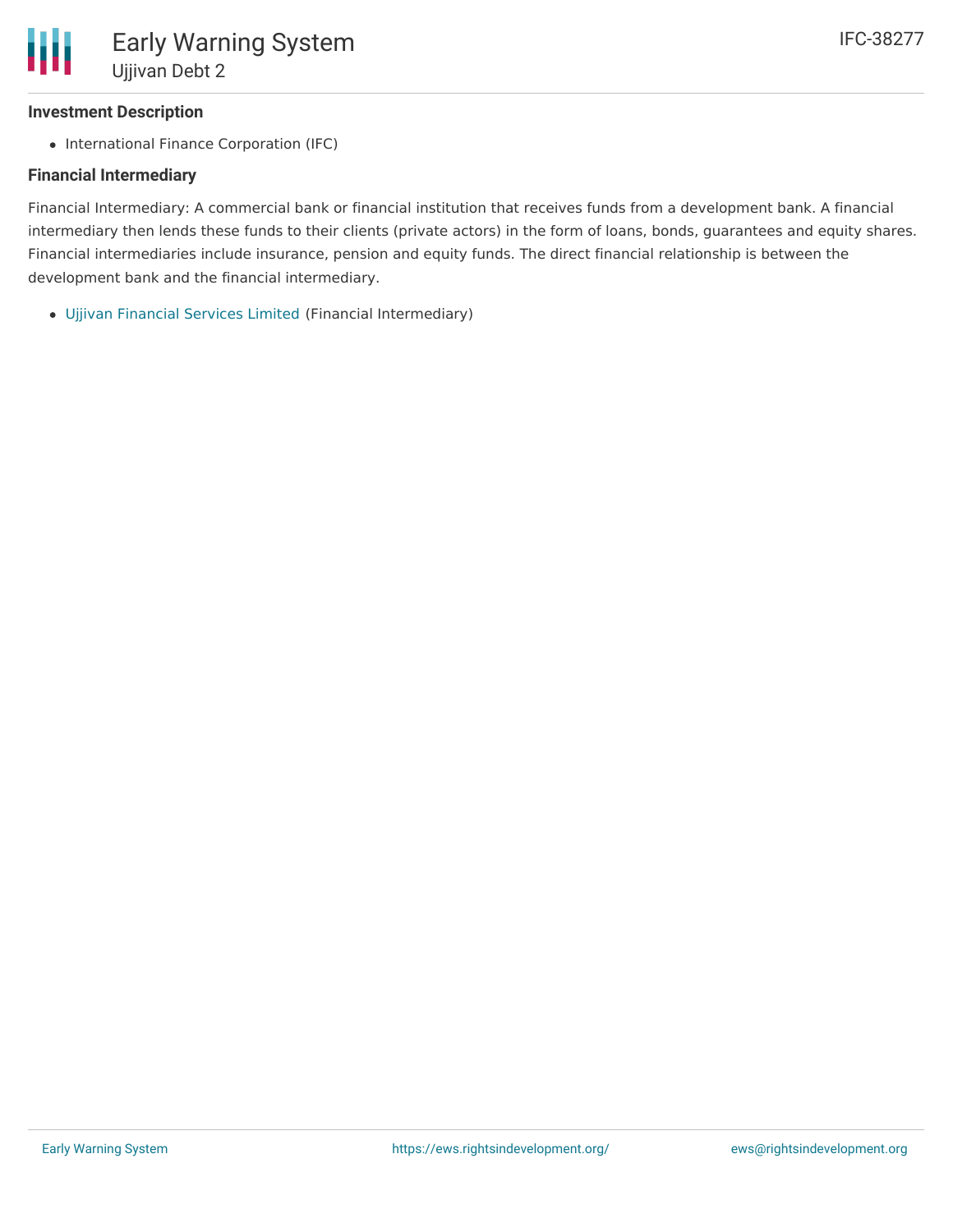

### **Private Actors Description**

Ujjivan was founded by Mr. Samit Ghosh who has been an international banker for over thirty years and was part of the pioneering team which launched consumer banking in India at Citibank in 1985. He led the launch of retail banking for Standard Chartered in the Middle East and South Asia, and for HDFC Bank in India. His last assignment, before starting Ujjivan was as CEO of Bank of Muscat. He is an alumnus of Jadavpur University and the Wharton School of Business, USA.

Ujjivan is listed on the National Stock Exchange and Bombay Stock Exchange. Its key shareholders include CX Partners, NewQuest, CDC, Bajaj, Sequoia and Caspian. Ujjivan Financial Services Limited, a microfinance institution, provides retail banking services and a range of financial services to economically active poor in urban and semi-urban areas in India.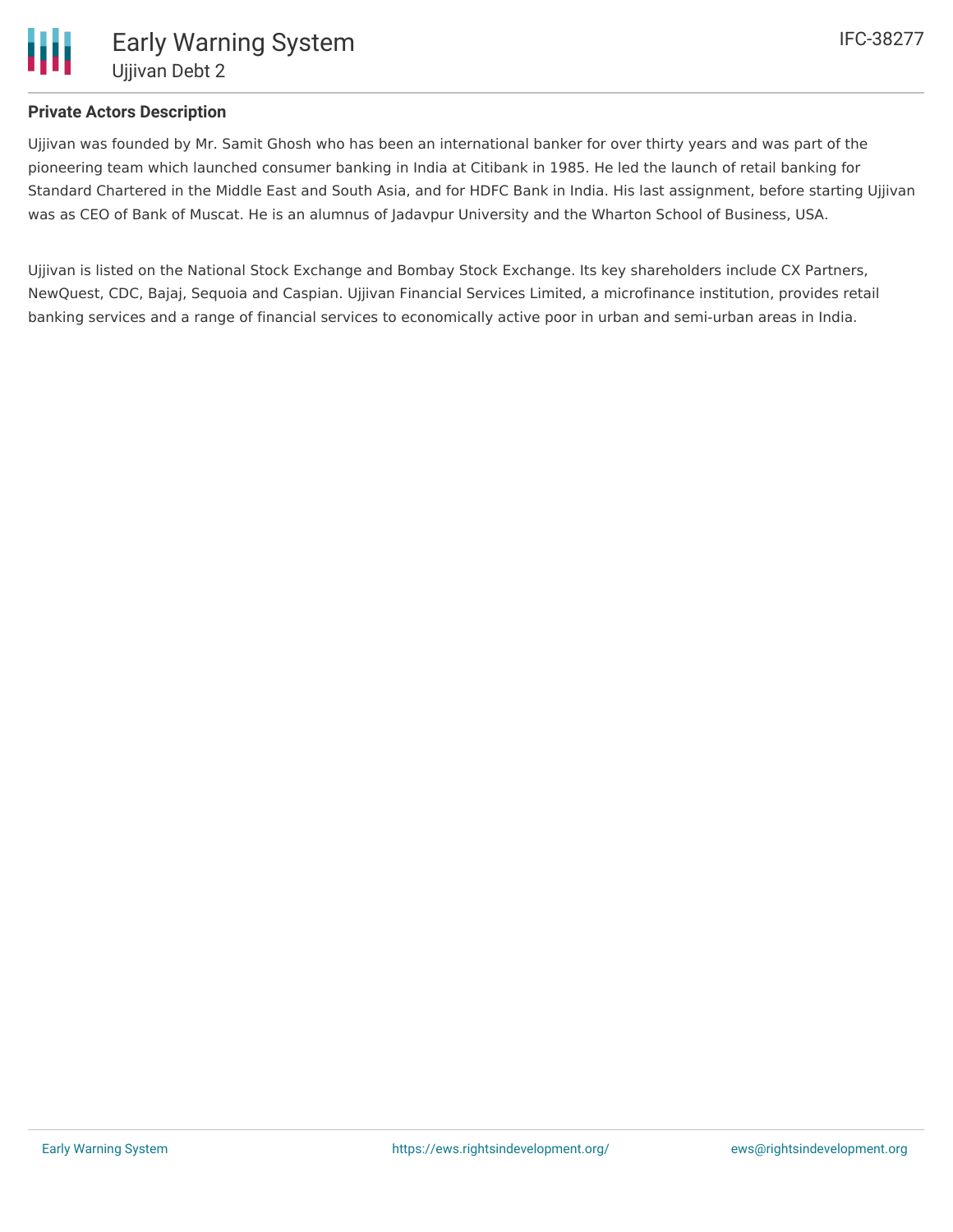

Project Contact: Mr. Hiren Shah Ujjivan Financial Services Limited Office Address: Grape Garden, No. 27, 3rd A Cross, 18th Main, Koramangala 6th Block, Bengaluru 560 095 Contact No.: +91 80 4071 2121 Fax No.: +91 80 4146 8700

Email Address: [Hiren.shah@ujjivan.com](mailto:Hiren.shah@ujjivan.com)

#### **ACCOUNTABILITY MECHANISM OF IFC**

The Compliance Advisor Ombudsman (CAO) is the independent complaint mechanism and fact-finding body for people who believe they are likely to be, or have been, adversely affected by an IFC or MIGA- financed project. If you submit a complaint to the CAO, they may assist you in resolving a dispute with the company and/or investigate to assess whether the IFC is following its own policies and procedures for preventing harm to people or the environment. If you want to submit a complaint electronically, you can email the CAO at CAO@worldbankgroup.org. You can learn more about the CAO and how to file a complaint at http://www.cao-ombudsman.org/